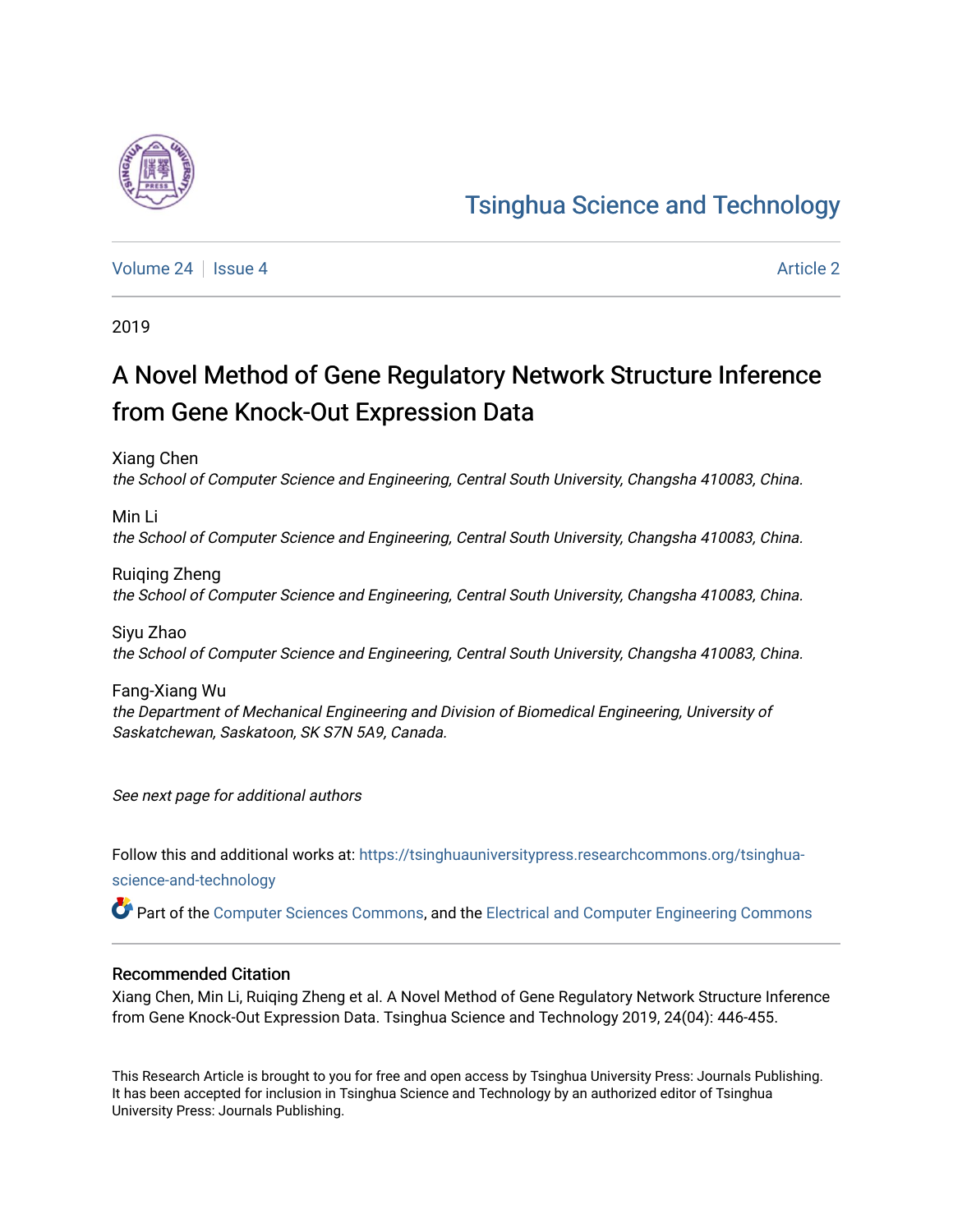# A Novel Method of Gene Regulatory Network Structure Inference from Gene Knock-Out Expression Data

# Authors

Xiang Chen, Min Li, Ruiqing Zheng, Siyu Zhao, Fang-Xiang Wu, Yaohang Li, and Jianxin Wang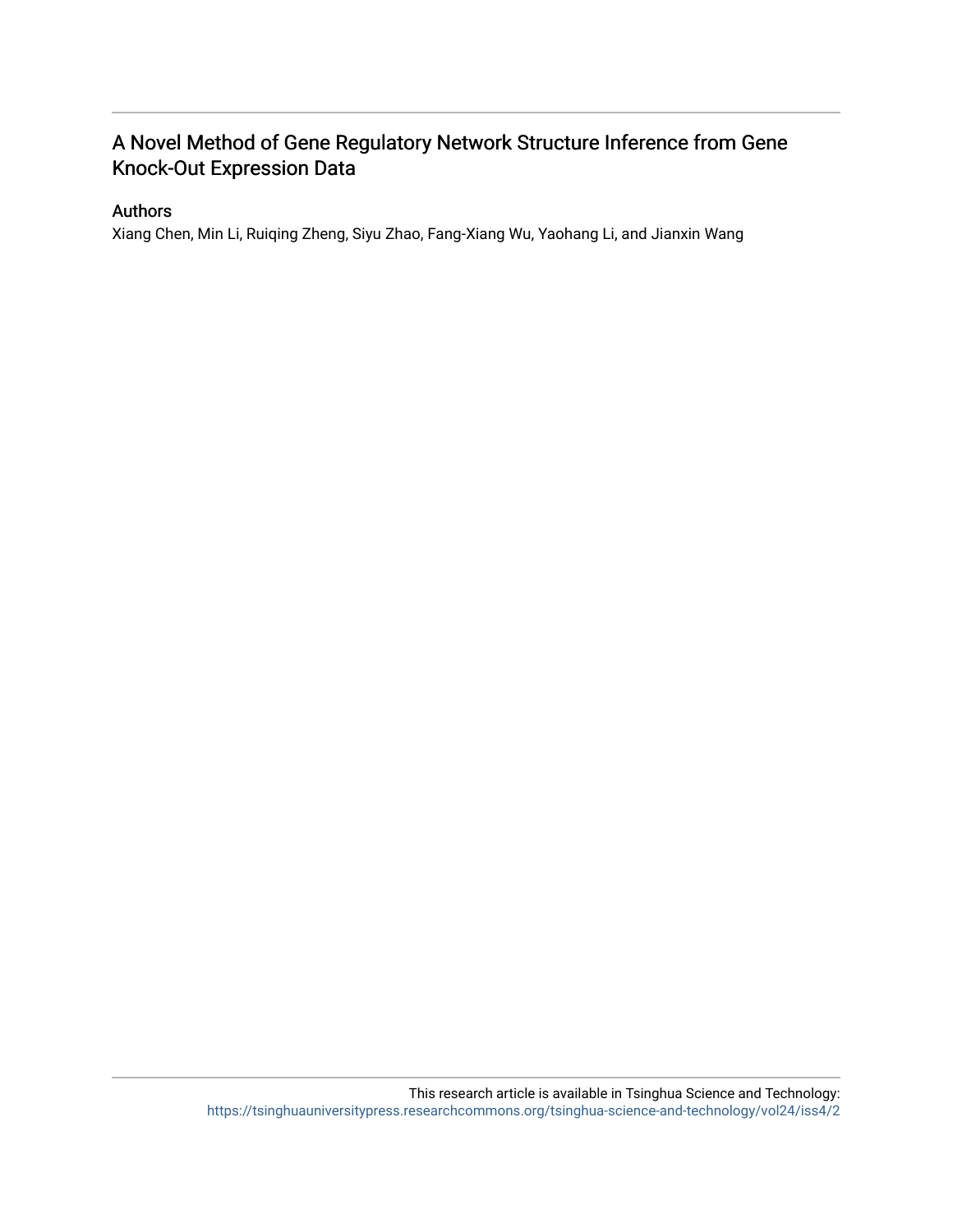# A Novel Method of Gene Regulatory Network Structure Inference from Gene Knock-Out Expression Data

Xiang Chen, Min Li\*, Ruiqing Zheng, Siyu Zhao, Fang-Xiang Wu, Yaohang Li, and Jianxin Wang

Abstract: Inferring Gene Regulatory Networks (GRNs) structure from gene expression data has been a challenging problem in systems biology. It is critical to identify complicated regulatory relationships among genes for understanding regulatory mechanisms in cells. Various methods based on information theory have been developed to infer GRNs. However, these methods introduce many redundant regulatory relationships in the network inference process due to external noise in the original data, topology sparseness in the network structure, and non-linear dependency among genes. Especially as the network size increases, the performance of these methods decreases dramatically. In this paper, a novel network structure inference method named Loc-PCA-CMI is proposed that first identifies local overlapped gene clusters, and then infers the local network structure for each cluster by a Path Consistency Algorithm based on Conditional Mutual Information (PCA-CMI). The final structure of the GRN is denoted as dependence among genes by an ensemble of the obtained local network structures. Loc-PCA-CMI was evaluated on DREAM3 knock-out datasets, and its performance was compared to other information theorybased network inference methods including ARACNE, MRNET, PCA-CMI, and PCA-PMI. Experimental results demonstrate our novel method Loc-PCA-CMI outperforms the other four methods in DREAM3 datasets especially in size 50 and 100 networks.

Key words: gene regulatory networks; network inference; path consistency algorithm

# 1 Introduction

Inferring and understanding Gene Regulatory Networks (GRNs) is a critical problem in systems biology, which can help biomedical scientists to explicitly identify complicated regulatory relationships among genes and understand regulatory mechanisms in cells $[1, 2]$ . In the past, GRNs were inferred from experimental interventions in which regulatory interactions among genes were verified. Obviously, this approach is infeasible[3] and requires substantial time and considerable cost. Owing to the development of microarray technologies, tremendous amounts of gene expression data have been generated $[4]$ , which makes it feasible for GRNs to be inferred from these expression data based on computational methods<sup>[5]</sup>. In recent years, the inference of networks based on computational methods has become one of the most crucial goals $[1, 6]$ . Various methods have been proposed for GRNs inference, such as regression-based methods $[7-12]$ , ordinary differential equation-based methods[13–15], Bayesian and dynamic Bayesian networks<sup>[16–21]</sup>, and state-space based methods<sup>[22, 23]</sup>. Unfortunately, gene expression data are typically of high dimensions and relatively small sample size that

Xiang Chen, Min Li, Ruiqing Zheng, Siyu Zhao, and Jianxin Wang are with the School of Computer Science and Engineering, Central South University, Changsha 410083, China. E-mail: limin@mail.csu.edu.cn.

Fang-Xiang Wu is with the Department of Mechanical Engineering and Division of Biomedical Engineering, University of Saskatchewan, Saskatoon, SK S7N 5A9, Canada.

Yaohang Li is with the Department of Computer Science, Old Dominion University, Norfolk, VA 23529, USA.

To whom correspondence should be addressed. Manuscript received: 2018-04-05; accepted: 2018-05-01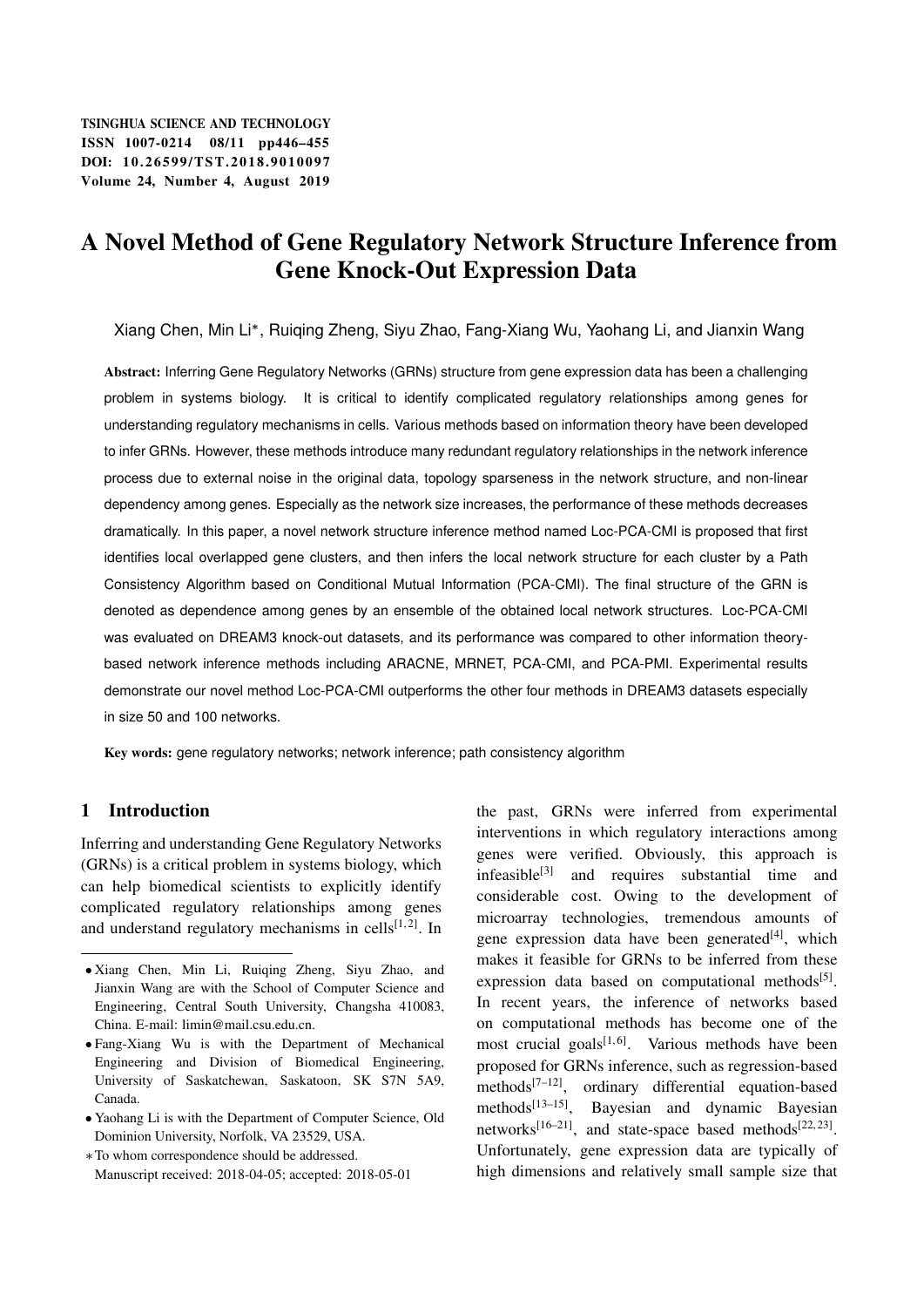suffer from "dimensionality curse"<sup>[24]</sup>. Furthermore, gene expression data usually involve large amounts of external noise and non-linear relationships. All of these issues make it more complex and challenging to accurately infer regulatory interactions among genes, especially when dealing with large-scale gene expression data in the post-genome era.

GRNs can be viewed as undirected acyclic graphs if both up-streaming or down-streaming regulatory relationships among genes are not taken into account and the self-regulatory mechanism is ignored<sup>[25]</sup>, in which each node corresponds to a gene and each edge represents a regulatory relationship between genes. Various computational methods to construct accurate structures of GRNs from expression data have been proposed based on a variety of different assumptions and different conditions<sup>[26, 27]</sup>. Current approaches can be broadly divided into model-based and model-free approaches. Model-based methods usually formulate a computational model of the system and further learn the parameters of such a model. Typical computational models include Boolean network<sup>[28-31]</sup>, Bayesian network $[17, 32-35]$ , and differential equation models[15, 36–40]. The Boolean network model is the simplest network model, which is implemented through Boolean variables and Boolean logic. Because the state of gene expression is considered to be only active or inactive, Boolean network models cannot entirely capture complex system behavior $[41]$ . The Bayesian network model is a popular probabilistic graphical model in which the dependency relationships among genes are described via a directed acyclic graph. The Bayesian network model outperforms other models in dealing with noise and incorporating prior knowledge, but structure learning in the model is computationally intensive and has been proven as an  $NP$ -hard problem<sup>[42]</sup>. The differential equation model characterizes the expression level of a gene at a certain time by a function, which involves regulatory interactions with other genes. Differential equation models quantify the change rate (derivative) of the expression of one gene in the system as a function of expression levels of other related genes. A major challenge to using differential equation models for reconstructing GRNs is how to identify the model structure and estimate parameters efficiently in highdimensional models. Excellent reviews on diverse datadriven modeling schemes and related topics can be found in Refs. [43–47].

Other than model-based methods, model-free approaches identify regulatory interactions mainly by measuring dependences among genes. Typical algorithms include correlation-based and information theory-based methods. In the correlation-based method, a regulatory interaction is determined by the degree of co-expression between two genes such as Pearson correlation, rank correlation, Euclidean distance, and the angle between a pair of observed expression vectors[48]. However, the correlation-based methods cannot identify complex dependencies between genes, such as non-linear dependencies $[49]$ . Furthermore, quite a few functionally related genes might not be co-expressed, which makes it difficult to accurately infer regulatory interactions. The information theorybased method is also a representative model-free method, in which Mutual Information (MI) is favored to measure potential dependency among genes as it can capture non-linear dependencies effectively<sup>[50, 51]</sup>. In recent years, various network inference methods based on information theory have been proposed, which focus on distinguishing direct regulatory interactions from indirect associations<sup>[52]</sup>. To eliminate indirect interactions, Margolin et al.<sup>[53]</sup> proposed the ARACNE method based on Data Processing Inequality with interaction triangles considered. The Minimum-Redundancy NETwork (MRNET) by Meyer et al.[54] uses a minimum redundancy feature selection method<sup>[55]</sup>, wherein for each candidate gene in a network, it selects a subset of its highly relevant genes while minimizing the MI-based criteria between the selected genes. Zhang et al.<sup>[51]</sup> introduced a Path Consistency Algorithm based on Conditional MI (PCA-CMI); Zhao et al.<sup>[56]</sup> introduced a PCA based on Part MI (PCA-PMI). The PCA is an exhaustive algorithm that is widely used in inferring  $GRNs^{[51]}$ . A trade-off is usually made between running time and accuracy in both PCA-CMI and PCA-PMI. As the network size increases, more uncontrollable external noise within the instinctive complex network structure makes prediction accuracy of GRNs decrease dramatically. To improve this situation, motivated by the divide-and-conquer strategy, we first used top-ranked, highly co-expressed genes as centroids of local clusters; each cluster's accurate structure was then refined with PCA-CMI. The final structure of the GRN was then inferred with an ensemble of all the local network structures together.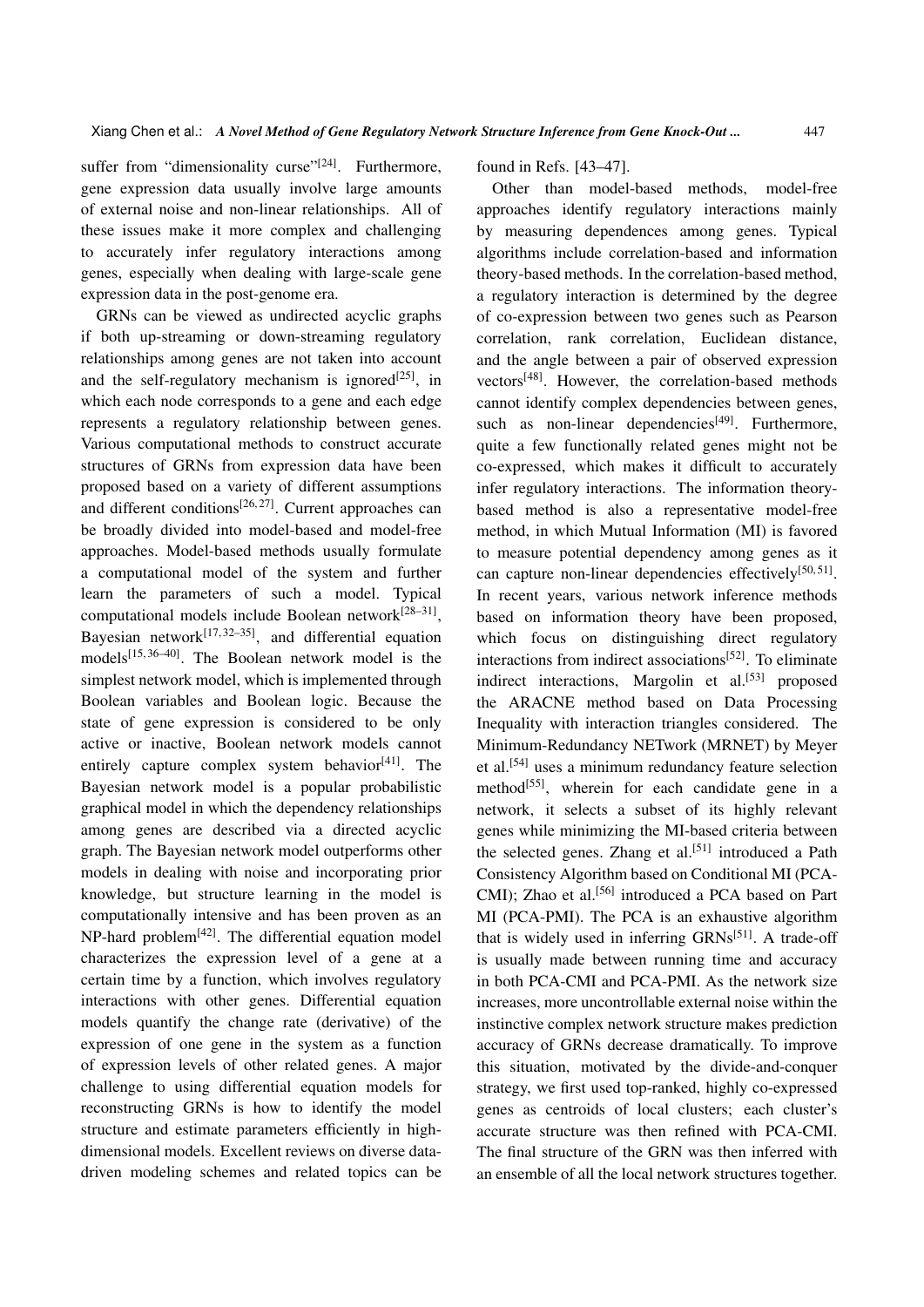We have named this novel approach as Loc-PCA-CMI. Hereafter and intuitively, the Loc-PCA-CMI method can deal with relatively larger datasets and benefit from the relatively accurate structure inference for small size gene subnetworks with PCA-CMI.

### 2 Methods

In this section, we introduce related work in information theory including entropy, MI, and CMI, as well as the proposed algorithm, Loc-PCA-CMI, for inferring GRNs.

# 2.1 Related work

With the advantages of measuring non-linear dependence association between two variables and relatively high efficiency, information theory is increasingly used to measure the regulatory strength of genes. The MI is defined as follows:

$$
MI(X, Y) = \iint p(x, y) \log \frac{p(x, y)}{p(x)p(y)} dx dy
$$
 (1)

where  $p(x, y)$  denotes the joint probability density function of two variables  $X$  and  $Y$ .  $X$  is a vector in gene expression data, in which the elements denote the corresponding gene's expression values in different conditions (samples).  $p(x)$  (resp.  $p(y)$ ) represents the marginal probability density distribution of  $X$  (resp.  $Y$ ).

The CMI can be expressed in terms of entropies as

 $CMI(X, Y|Z) = H(X, Z) + H(Y, Z) H(Z) - H(X, Y, Z)$  (2)

where  $H(X, Z)$ ,  $H(Y, Z)$ , and  $H(X, Y, Z)$  are joint entropies. High CMI indicates that there may be a close relationship between the variables  $X$  and  $Y$  given variable(s) Z.

#### 448 *Tsinghua Science and Technology, August* 2019, 24(4): 446–455

The entropy is estimated with a Gaussian kernel probability density estimator<sup>[2]</sup> and we can get the entropy of variable X as follows, where  $|C|$  is the determinant of covariance matrix of variable  $X^{[51]}$ :

$$
H(X) = \log(2\pi e)^{\frac{n}{2}} |C|^{-\frac{1}{2}}
$$
 (3)

Furthermore, we can obtain the following equation:

$$
MI(X, Y) = \frac{1}{2} \log \frac{|C(X)| \cdot |C(Y)|}{|C(X, Y)|}
$$
 (4)

# 2.2 Loc-PCA-CMI

It is well-known that biological systems are seldom fully connected and most nodes are only directly connected to a small number of other nodes<sup>[57]</sup>, rendering the GRN as a sparse network. A key step in identifying the sparse structure of the network is to identify the significant edges that may have a comparatively high co-expression value. Specifically our proposed method Loc-PCA-CMI first selects the top n highly co-expressed edges by Pearson correlation analysis with a False Discovery Rate (FDR) correction in the *p*-value, and, secondly, in the reduced-edges space, computes local overlapped clusters with genes connected by edges. Then for each local cluster, we apply the PCA-CMI algorithm, which can construct a high-confidence undirected network<sup>[58]</sup> by removing the most likely uncorrelated edges repeatedly from low to high-order dependence correlation until no edges can be removed, to obtain each local network structure. Final edge weight of the complete regulatory network is obtained by averaging edge weight with each inferred network structure. The entire framework is provided in Fig. 1 and the implementation details are shown below in Algorithm 1. As PCA-CMI is extremely competent for relatively small GRN structure inference, we ran a



Fig. 1 Loc-PCA-CMI framework. (a) Top *n* co-expressed edges are extracted from gene expression data matrix *M*, and obtain the candidate genes  $g_1, g_2, \ldots, g_p.$  The candidate genes are then grouped into different local clusters  $\mathrm{LOC}_{M_1}, \mathrm{LOC}_{M_2}, \ldots, \mathrm{LOC}_{M_p}$ with each gene  $g_1, g_2, \ldots, g_p$  as the centroid. (b) For each local overlapped cluster, PCA-CMI is applied to get its accurate structure. (c) Ensemble of diverse cluster structure  $G_1, G_2, \ldots, G_p$  obtains the final structure of the GRN as *G*.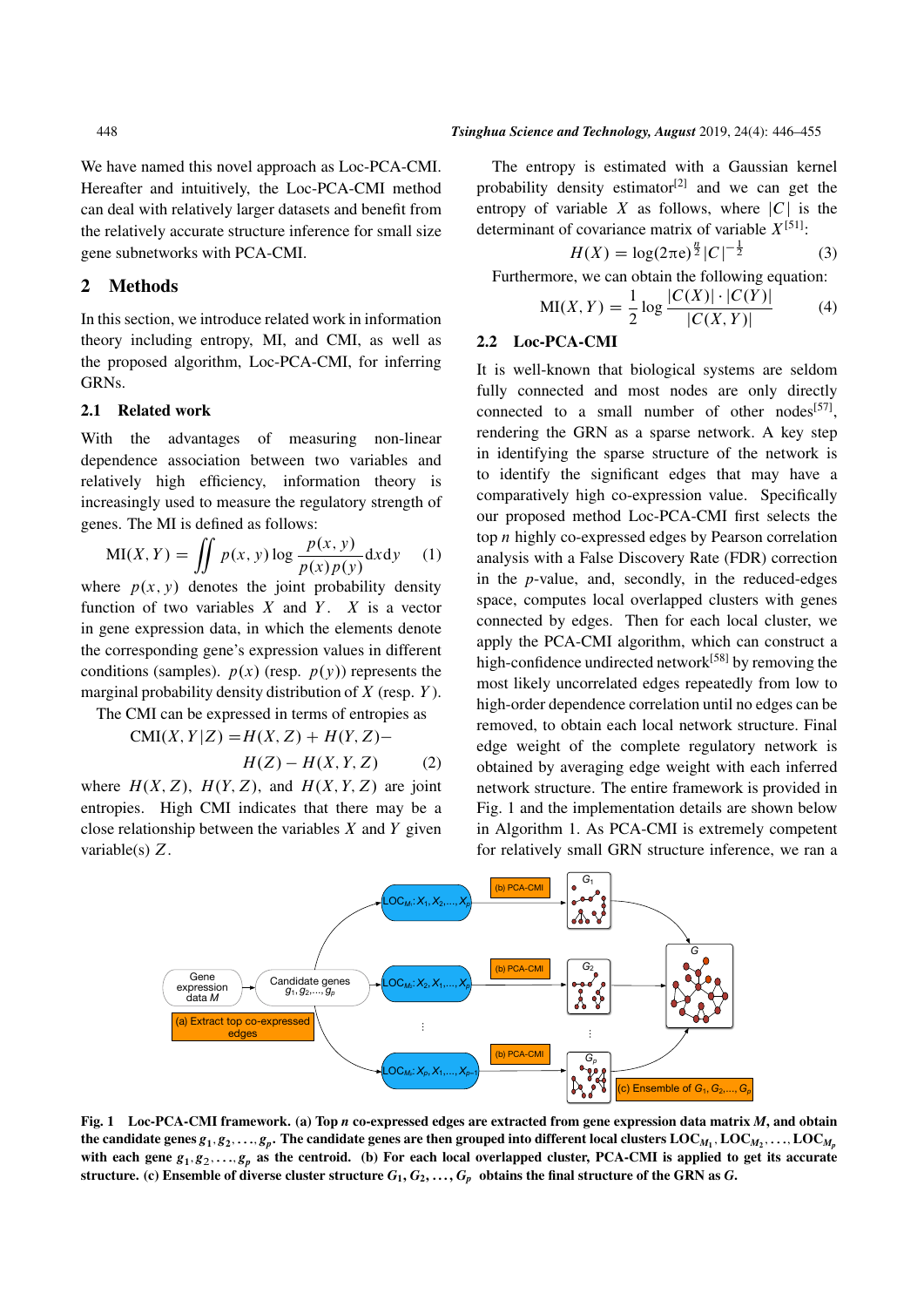Xiang Chen et al.: *A Novel Method of Gene Regulatory Network Structure Inference from Gene Knock-Out ...* 449

Algorithm 1 Loc-PCA-CMI

| <b>Input:</b> $M$ (the gene expression data matrix), $m$ (the number of |
|-------------------------------------------------------------------------|
| genes), $n$ (the number of top ranked edges), $c$ (constant number);    |
| k (CMI order number), and $\beta$ (order threshold) in subroutine       |
| PCA-CMI.                                                                |
| <b>Output:</b> Graph weight matrix G                                    |
| 1: if $m \leq c$ then                                                   |
| 2: $G \leftarrow PCA-CMI(M, k, \beta);$                                 |
| $3:$ return $G$                                                         |
| $4:$ else                                                               |
| Construct pair-wise gene-gene Pearson correlation<br>5:                 |
| matrix $\Omega = \rho(M_i, M_i);$                                       |
| Select top $n$ edges as $E$ with highest Pearson correlation<br>6:      |
| value in $\Omega$ with FDR correction in p-value, and according to      |
| which to get p candidate genes as $g_1, g_2, \ldots, g_p$ ;             |
| $\tau$ , for each gaps in $\sigma$ , $\sigma_2$ , $\sigma_3$ do         |

7: **for** each gene in  $g_1, g_2, \ldots, g_p$  do

- 8: Retrieve its directly connected genes that in edges list E as local cluster  $\text{LOC}_{M_i}$ ;
- 9: **for** each cluster  $LOC_{M_i}$  in LOC **do**  $DCA$   $CMR$

| 10: | $G_i \leftarrow \text{PCA-CMI}(\text{LOC}_{M_i}, k, \beta);$ |  |
|-----|--------------------------------------------------------------|--|
|     |                                                              |  |

- 11:  $G \leftarrow \text{mean}(G_1, G_2, \dots, G_p);$
- 12: return  $G$

preprocessing to check the number of input genes; if it was less than or equal to a constant  $c$ , then PCA-CMI was directly applied for the GRN structure inference.

The computational complexity of Algorithm 1 is generally determined by two factors: the first is the number of local overlapped clusters  $p$ , which is usually lower than the number of genes  $m$ ; the second is the complexity of the PCA-CMI subroutine. All of the PCA-CMI subroutines can be executed in parallel to make the proposed algorithm Loc-PCA-CMI perform more efficiently.

# 3 Materials

We benchmarked the performance of our approach, Loc-PCA-CMI, using six simulation data from wellknown DREAM3 challenges<sup>[59]</sup>. DREAM3 features insilico networks and expression data simulated using GeneNetWeaver software. Benchmark networks were derived as subnetworks of a system of regulatory interactions from known model organisms: E.coli and S.cerevisiae. Six gene knock-out expression networks in DREAM3 were evaluated in our experiments, which included three different sizes, varying as 10, 50, and 100, with two types of model organisms, E.coli and S.cerevisiae. Table 1 gives detailed descriptions of the datasets.

Rows in each input datafile stand for samples (observations) and columns stand for genes (variables).

Table 1 Descriptions of the datasets in our experiments.

| Dataset          | Number<br>of<br>samples | Average<br>(Max)<br>degree | Number<br>of<br>edges | <b>Network</b><br>density |
|------------------|-------------------------|----------------------------|-----------------------|---------------------------|
| DREAM3-10 Ecoli  | 11                      | 2.2(5)                     | 11                    | 0.244                     |
| DREAM3-50 Ecoli  | 51                      | 2.48(14)                   | 62                    | 0.051                     |
| DREAM3-100 Ecoli | 101                     | 2.5(14)                    | 125                   | 0.025                     |
| DREAM3-10 Yeast  | 11                      | 2(4)                       | 10                    | 0.222                     |
| DREAM3-50 Yeast  | 51                      | 3.08(13)                   | 77                    | 0.063                     |
| DREAM3-100 Yeast | 101                     | 3.32(10)                   | 166                   | 0.034                     |

The first line is the wild-type expression data; every gene in this sample stays at a steady state. The  $n (n > 1)$ line stands for that how other gene expression data changes after the  $n - 1$  gene is knock-out.

# 4 Results and Discussion

As described in Algorithm 1, three intrinsic parameters affected the performance of Loc-PCA-CMI in GRN structure inference. The first parameter was the number of top-selected edges,  $n$ . If  $n$  increased, more edges were considered and the local cluster size would increase subsequently. The second parameter was  $\beta$ , which acted as the threshold value of MI and CMI to decide independence. The third parameter was CMI order number  $k$ . Theoretically, by increasing  $k$ , the structure was more accurate if CMI did not reach the threshold  $\beta$  in  $k - 1$  order. The latter two parameters were with PCA-CMI and PCA-PMI. The best value of n could be obtained by cross-validation and generally, the larger value of  $n$  could contribute to a larger size cluster and more genes were covered in the network; in our experiments, we set its value to be  $n = \binom{m}{2}/5$ uniformly. Besides the above three intrinsic parameters, we set constant  $c = 10$  in Algorithm 1, i.e., if the number of genes was less than or equal to 10, Loc-PCA-CMI called PCA-CMI directly, and in this case, performances of Loc-PCA-CMI and PCA-CMI were the same.

We assessed the performance of Loc-PCA-CMI by evaluating the Area Under the Receiver Operating Characteristic curve (AUROC) and the Area Under the Precision-Recall curve (AUPR). As in sparse biological networks, the number of non-existing edges (negatives) outweighed the number of existing edges (positives) significantly; AUPR was therefore, in fact, more informative to  $ALROC<sup>[60]</sup>$ . We tended to use  $AUPR$  for evaluation, but for a conservative comparison with other methods that adopt AUROC as an evaluation metric, we also took AUROC as a supplementary metric. Higher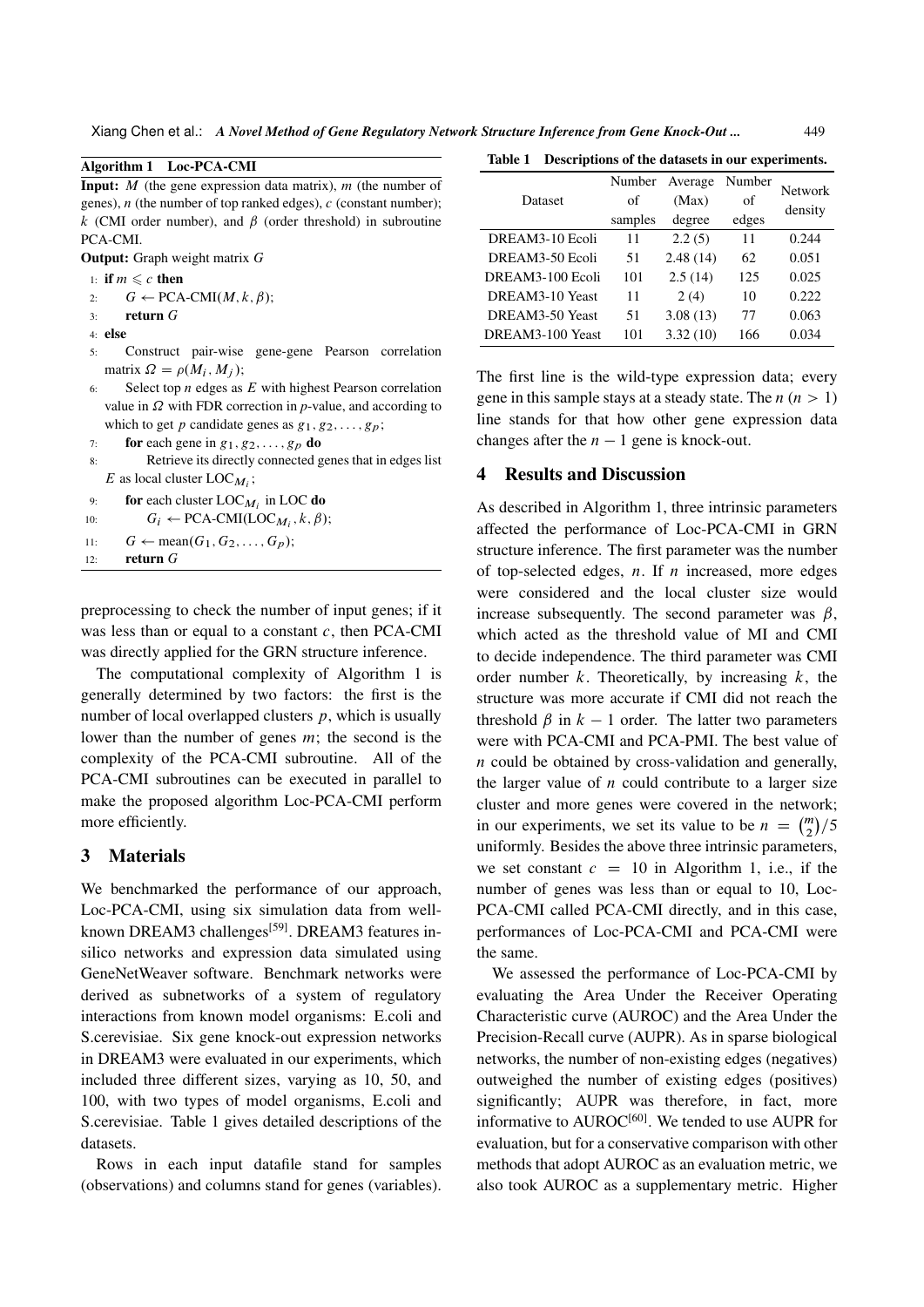AUROC and AUPR values indicated more accurate GRN predictions. For this purpose, we computed the numbers of True Positive (TP), True Negative (TN), False Positive (FP), and False Negative (FN) edges by comparing the regulatory edges in the gold standard network with the top q edges from the ranked list output of Loc-PCA-CMI. The ROC curve was constructed by plotting the True Positive Rates (TPR  $=$  TP/(TP  $+$ FN)) versus the False Positive Rates (FPR =  $FP/(FP+$ TN)) for increasing  $q (q = 1, 2, ..., m^2)$ . Similarly, the precision  $(TP/(TP + FP))$  and recall  $(TP/(TP +$ FN)) curve was plotted for increasing  $q$ .

It should be noted that in Algorithm 1, after each local cluster was obtained, both PCA-CMI and PCA-PMI were alternatives for the subsequent structure refinement. If PCA-CMI was replaced with PCA-PMI, a novel method was generated, which we named Loc-PCA-PMI, analogously. Four PCA based methods were then derived including PCA-PMI, PCA-CMI, Loc-PCA-PMI, and Loc-PCA-CMI, all of which, at present, belong to model-free methods. As shown in Table 1, among the six benchmark datasets, DREAM3-10 Ecoli and DREAM3-10 Yeast datasets contained only 10 genes, hence Loc-PCA-CMI and PCA-CMI were identical in performance, as was the case with Loc-PCA-PMI and PCA-PMI according to the principle of Algorithm 1. For a meaningful comparison of these PCA based methods, we selected four other datasets whose gene number was greater than 10. Order number was not explicitly discussed in Refs. [51, 56], wherein  $\beta = 0.03$  and  $k = 2$  were set directly. We were curious as to how order number  $k$  affects the performance of these methods as well. By varying the order number  $k$ from 1 to 10 in these four methods with fixed threshold  $\beta = 0.03$ , AUROC and AUPR could be calculated, respectively. Figure 2 illustrates the result, in summary, of the benchmark datasets, and from which we could draw the following two conclusions:

• Order number  $k$  affects the results of these four PCA based methods, generally when  $k$  reaches 4, AUPR and AUROC become stable, except those in the DREAM3-100 Ecoli dataset.

 Loc-PCA-CMI and Loc-PCA-PMI yield higher AUPR and AUROC than PCA-CMI and PCA-PMI, respectively, hence the local cluster strategy adopted in the algorithm helps to improve the performance of PCA-CMI and PCA-PMI.

We also conducted a comparison experiment using Loc-PCA-CMI with four previously proposed methods on all the six of our benchmark datasets, which included ARACNE, MRNET, PCA-PMI, and PCA-CMI. We used the R package "minet" with default parameters for evaluation of ARACNE and  $MRNET<sup>[61]</sup>$ . The MI matrices of the methods were approximated using Pearson correlation directly from continuous gene knock-out expression data $[62, 63]$ . For the implementation of PCA-PMI and PCA-CMI, we downloaded the MATLAB codes according to the URL provided in Refs. [51, 56]. We preferred the default value of parameters in PCA-PMI and PCA-CMI, where  $\beta = 0.03$  and  $k = 2$ . For Loc-PCA-CMI, we also adopted the same values for these two parameters for comparison. Table 2 gives the AUROC and AUPR of this experiment. From the table, we can see that AUPR of all these contending methods decreased dramatically when the network size increased. Loc-PCA-CMI was only after PCA-PMI (or Loc-PCA-PMI in this case) in the DREAM3-10 Yeast dataset, while in the other five datasets, it outperformed the other four methods, ARACNE, MRNET, PCA-PMI, and PCA-CMI, in terms of both AUROC and AUPR. Additionally, for a more complete demonstration, we also include the performance of Loc-PCA-PMI in the table, with  $\beta = 0.03$  and  $k = 2$ . Loc-PCA-CMI and Loc-PCA-PMI were almost identical in terms of AUROC. However, in most of the datasets, Loc-PCA-CMI had a superior AUPR than Loc-PCA-PMI. We provide the source codes including all the methods, benchmark datasets, and evaluation scripts at https://github.com/chenxofhit/Loc-PCA-CMI.git.

# 5 Conclusion

We have proposed a novel model-free GRN structure inference method named Loc-PCA-CMI, which was motivated by the divide-and-conquer strategy. At present, all the experiments are conducted in the DREAM3 challenge silico datasets. Experiments on DREAM3 knock-out datasets show that Loc-PCA-CMI benefits from the local overlapped cluster strategy. Furthermore, Loc-PCA-CMI outperforms other comparing methods including ARACNE, MRNET, PCA-PMI, and PCA-CMI, especially for networks of sizes of 50 and 100.

Loc-PCA-CMI was an extended version of PCA-CMI and its limitations in computational efficiency can be inherited, especially when dealing with large-size datasets. The number of local clusters in the case of a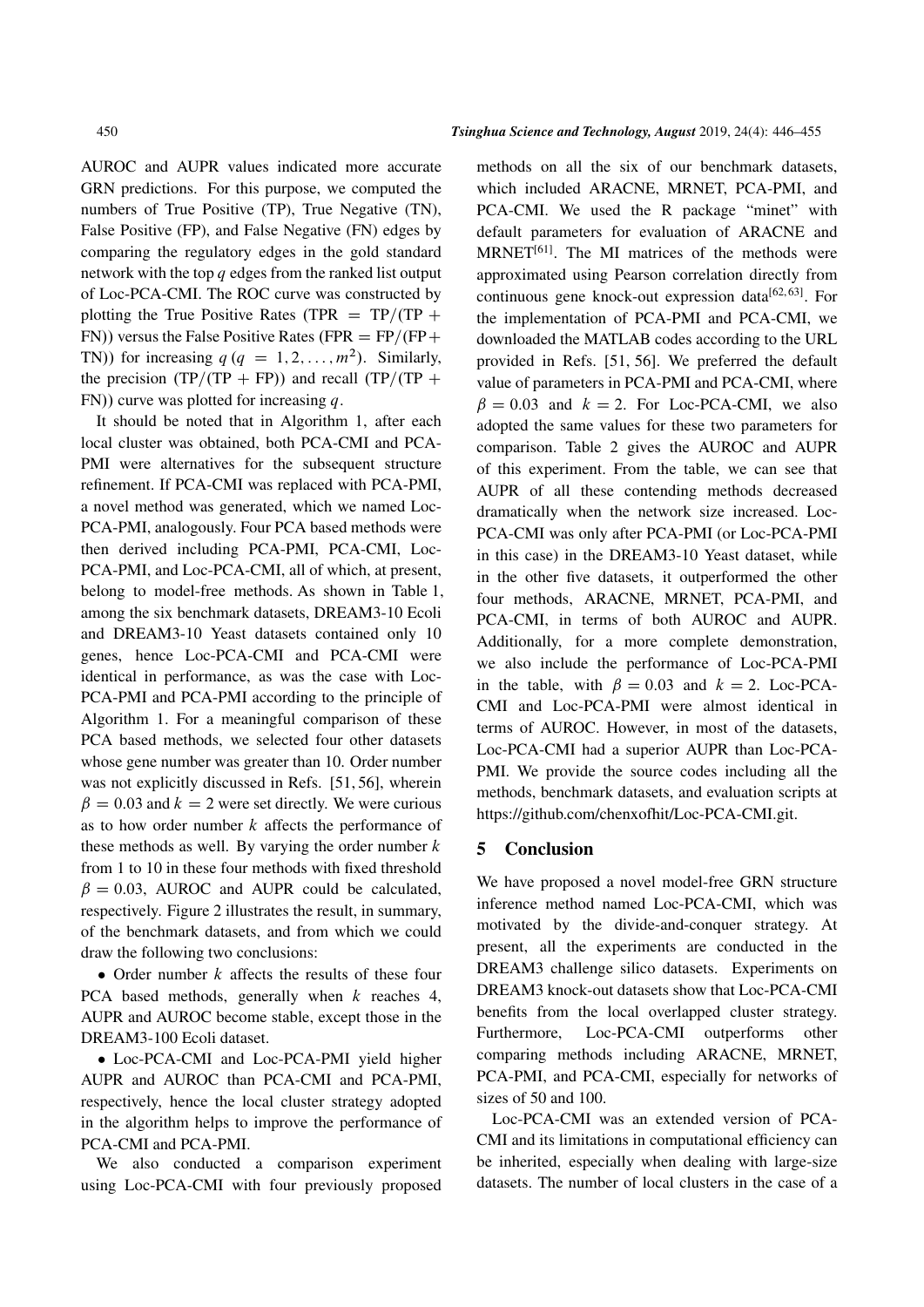

Fig. 2 AUPR and AUROC by varying *k* from 1 to 10 of four PCA based methods on four different datasets: (a) DREAM3-50 Ecoli; (b) DREAM3-100 Ecoli; (c) DREAM3-50 Yeast; (d) DREAM3-100 Yeast.

| Table 2 AUROC and AUPR for the six datasets using different methods. |
|----------------------------------------------------------------------|
|----------------------------------------------------------------------|

| Dataset          | <b>ARACNE</b> |       | <b>MRNET</b> |             | <b>PCA-PMI</b> |       | Loc-PCA-PMI |       | <b>PCA-CMI</b> |       | Loc-PCA-CMI |       |
|------------------|---------------|-------|--------------|-------------|----------------|-------|-------------|-------|----------------|-------|-------------|-------|
|                  | AUROC AUPR    |       | AUROC.       | <b>AUPR</b> | AUROC AUPR     |       | AUROC AUPR  |       | AUROC -        | AUPR  | AUROC AUPR  |       |
| DREAM3-10 Ecoli  | 0.523         | 0.255 | 0.518        | 0.258       | 0.816          | 0.483 | 0.816       | 0.483 | 0.825          | 0.499 | 0.825       | 0.499 |
| DREAM3-50 Ecoli  | 0.474         | 0.050 | 0.529        | 0.061       | 0.828          | 0.385 | 0.846       | 0.393 | 0.825          | 0.396 | 0.845       | 0.422 |
| DREAM3-100 Ecoli | 0.505         | 0.027 | 0.488        | 0.025       | 0.857          | 0.299 | 0.865       | 0.301 | 0.851          | 0.311 | 0.865       | 0.336 |
| DREAM3-10 Yeast  | 0.628         | 0.321 | 0.644        | 0.322       | 0.995          | 0.933 | 0.995       | 0.933 | 0.993          | 0.918 | 0.993       | 0.918 |
| DREAM3-50 Yeast  | 0.507         | 0.074 | 0.524        | 0.080       | 0.844          | 0.408 | 0.869       | 0.417 | 0.820          | 0.406 | 0.871       | 0.444 |
| DREAM3-100 Yeast | 0.547         | 0.040 | 0.556        | 0.042       | 0.863          | 0.368 | 0.871       | 0.374 | 0.854          | 0.389 | 0.870       | 0.409 |

large network can be extremely large. However, if we can control the size of each local cluster, our method should be applicable to large size datasets. One of our future works was to improve the cluster strategy, such as by integrating protein complexes<sup>[64, 65]</sup>, to be more efficient and effective in dealing with large-size data. We mainly focus on inferring GRNs structure and have not considered the stability of networks in this study. As a result, our future studies will attempt to infer stable networks.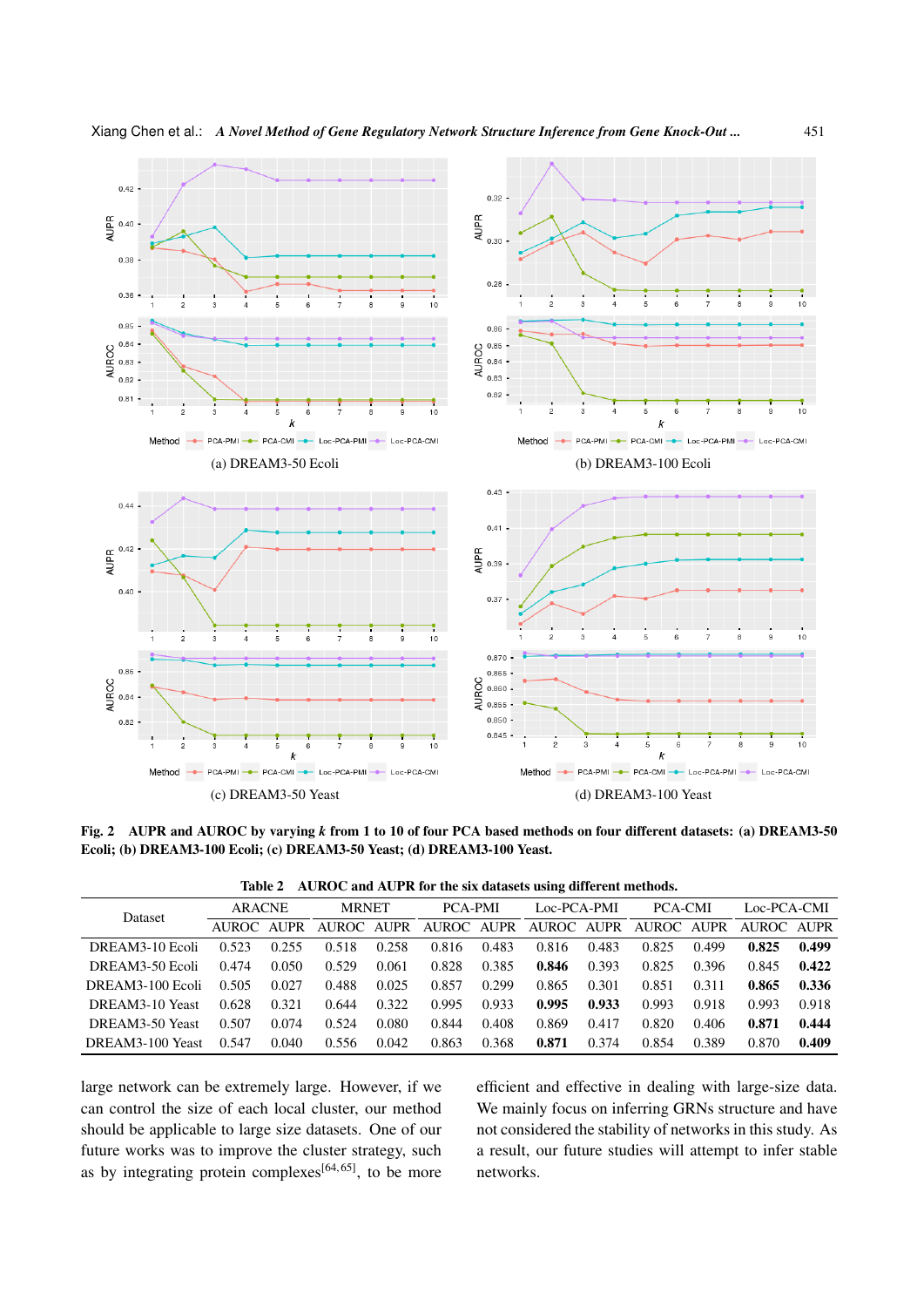# Acknowledgment

This work was supported in part by the National Natural Science Foundation of China (Nos. 61622213 and 61732009), the 111 Project (No. B18059), and the Hunan Provincial Science and Technology Program (No. 2018WK4001).

## References

- [1] G. Altay and F. Emmert-Streib, Inferring the conservative causal core of gene regulatory networks, *BMC Systems Biology*, vol. 4, no. 1, p. 132, 2010.
- [2] K. Basso, A. A. Margolin, G. Stolovitzky, U. Klein, R. Dalla-Favera, and A. Califano, Reverse engineering of regulatory networks in human b cells, *Nature Genetics*, vol. 37, no. 4, p. 382, 2005.
- [3] L. Elnitski, V. X. Jin, P. J. Farnham, and S. J. Jones, Locating mammalian transcription factor binding sites: A survey of computational and experimental techniques, *Genome Research*, vol. 16, no. 12, pp. 1455–1464, 2006.
- [4] T. R. Hughes, M. J. Marton, A. R. Jones, C. J. Roberts, R. Stoughton, C. D. Armour, H. A. Bennett, E. Coffey, H. Dai, Y. D. He, et al., Functional discovery via a compendium of expression profiles, *Cell*, vol. 102, no. 1, pp. 109–126, 2000.
- [5] S. R. Maetschke, P. B. Madhamshettiwar, M. J. Davis, and M. A. Ragan, Supervised, semi-supervised and unsupervised inference of gene regulatory networks, *Briefings in Bioinformatics*, vol. 15, no. 2, pp. 195–211, 2013.
- [6] A. A. Margolin, K. Wang, W. K. Lim, M. Kustagi, I. Nemenman, and A. Califano, Reverse engineering cellular networks, *Nature Protocols*, vol. 1, no. 2, p. 662, 2006.
- [7] V. A. Huynh-Thu, A. Irrthum, L. Wehenkel, and P. Geurts, Inferring regulatory networks from expression data using tree-based methods, *PLoS One*, vol. 5, no. 9, pp. 1–10, 2010.
- [8] A.-C. Haury, F. Mordelet, P. Vera-Licona, and J.-P. Vert, TIGRESS: Trustful Inference of Gene REgulation using Stability Selection, *BMC Syst. Biol.*, vol. 6, no. 1, p. 145, 2012.
- [9] V. A. Huynh-Thu, G. Sanguinetti, A. Huynh-thu, and T. Jump, Combining tree-based and dynamical systems for the inference of gene regulatory networks, *Bioinformatics*, vol. 31, no. 10, pp. 1614–1622, 2014.
- [10] L.-Z. Liu, F.-X. Wu, and W.-J. Zhang, A group lasso-based method for robustly inferring gene regulatory networks from multiple time-course datasets, *BMC Systems Biology*, vol. 8, no. S3, p. S1, 2014.
- [11] M. Li, R. Zheng, Y. Li, F.-X. Wu, and J. Wang, Mgt-sm: A method for constructing cellular signal transduction networks, *IEEE/ACM Transactions on Computational Biology and Bioinformatics*, doi: 10.1109/ TCBB.2017.2705143.
- [12] R. Zheng, M. Li, X. Chen, F.-X. Wu, Y. Pan, and J. Wang, Bixgboost: A scalable, flexible boosting-based method for

reconstructing gene regulatory networks, *Bioinformatics*, doi: 10.1093/bioinformatics/bty908.

- [13] E. Sakamoto and H. Iba, Inferring a system of differential equations for a gene regulatory network by using genetic programming, in *Proceedings of the 2001 Congress on Evolutionary Computation*, 2001, vol. 1, pp. 720–726.
- [14] A. R. Chowdhury, M. Chetty, and R. Evans, Stochastic s-system modeling of gene regulatory network, *Cognitive Neurodynamics*, vol. 9, no. 5, pp. 535–547, 2015.
- [15] Z. Li, P. Li, A. Krishnan, and J. Liu, Large-scale dynamic gene regulatory network inference combining differential equation models with local dynamic bayesian network analysis, *Bioinformatics*, vol. 27, no. 19, pp. 2686–2691, 2011.
- [16] K. Murphy and S. Mian, Modelling gene expression data using dynamic Bayesian networks, Technical report, Computer Science Division, University of California, Berkeley, CA, USA, 1999.
- [17] M. Zou and S. D. Conzen, A new Dynamic Bayesian Network (DBN) approach for identifying gene regulatory networks from time course microarray data, *Bioinformatics*, vol. 21, no. 1, pp. 71–79, 2004.
- [18] N. X. Vinh, M. Chetty, R. Coppel, and P. P. Wangikar, Globalmit: Learning globally optimal dynamic Bayesian network with the mutual information test criterion, *Bioinformatics*, vol. 27, no. 19, pp. 2765–2766, 2011.
- [19] W. C. Young, A. E. Raftery, and K. Y. Yeung, Fast Bayesian inference for gene regulatory networks using scanbma, *BMC Systems Biology*, vol. 8, no. 1, p. 47, 2014.
- [20] F. Liu, S.-W. Zhang, W.-F. Guo, Z.-G. Wei, and L. Chen, Inference of gene regulatory network based on local Bayesian networks, *PLOS Comput. Biol.*, vol. 12, no. 8, p. e1005024, 2016.
- [21] N. Omranian, J. M. Eloundou-Mbebi, B. Mueller-Roeber, and Z. Nikoloski, Gene regulatory network inference using fused lasso on multiple data sets, *Scientific Reports*, vol. 6, p. 20533, 2016.
- [22] F.-X. Wu, W.-J. Zhang, and A. J. Kusalik, Modeling gene expression from microarray expression data with statespace equations, in *Biocomputing 2004*. World Scientific, 2003, pp. 581–592.
- [23] M. Quach, N. Brunel, and F. d'Alché Buc, Estimating parameters and hidden variables in non-linear state-space models based on odes for biological networks inference, *Bioinformatics*, vol. 23, no. 23, pp. 3209–3216, 2007.
- [24] Y. Wang, T. Joshi, X.-S. Zhang, D. Xu, and L. Chen, Inferring gene regulatory networks from multiple microarray datasets, *Bioinformatics*, vol. 22, no. 19, pp. 2413–2420, 2006.
- [25] V. A. Huynh-Thu, A. Irrthum, L. Wehenkel, and P. Geurts, Inferring regulatory networks from expression data using tree-based methods, *PloS One*, vol. 5, no. 9, p. e12776, 2010.
- [26] W. J. Longabaugh, E. H. Davidson, and H. Bolouri, Computational representation of developmental genetic regulatory networks, *Developmental Biology*, vol. 283, no. 1, pp. 1–16, 2005.
- [27] G. Karlebach and R. Shamir, Modelling and analysis of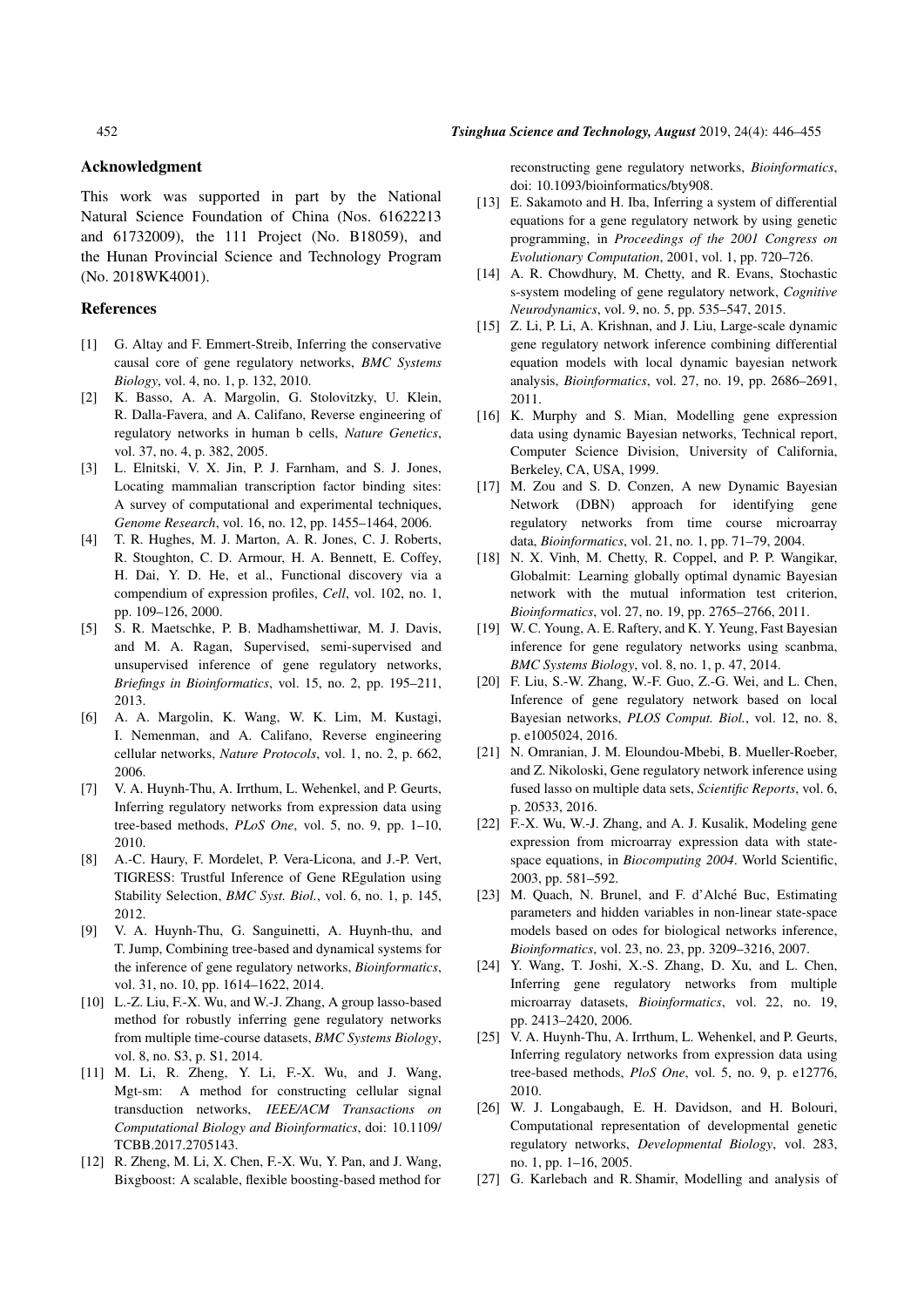gene regulatory networks, *Nature Reviews — Molecular Cell Biology*, vol. 9, no. 10, p. 770, 2008.

- [28] I. Shmulevich, E. R. Dougherty, S. Kim, and W. Zhang, Probabilistic boolean networks: A rule-based uncertainty model for gene regulatory networks, *Bioinformatics*, vol. 18, no. 2, pp. 261–274, 2002.
- [29] H. Kim, J. K. Lee, and T. Park, Boolean networks using the chi-square test for inferring large-scale gene regulatory networks, *BMC Bioinformatics*, vol. 8, no. 1, p. 37, 2007.
- [30] S. Bornholdt, Boolean network models of cellular regulation: Prospects and limitations, *Journal of the Royal Society Interface*, vol. 5, no. Suppl 1, pp. S85–S94, 2008.
- [31] J. X. Zhou, A. Samal, A. F. d'Hérouël, N. D. Price, and S. Huang, Relative stability of network states in boolean network models of gene regulation in development, *Biosystems*, vol. 142, pp. 15–24, 2016.
- [32] S. Y. Kim, S. Imoto, and S. Miyano, Inferring gene networks from time series microarray data using dynamic bayesian networks, *Briefings in Bioinformatics*, vol. 4, no. 3, pp. 228–235, 2003.
- [33] X.-W. Chen, G. Anantha, and X. Wang, An effective structure learning method for constructing gene networks, *Bioinformatics*, vol. 22, no. 11, pp. 1367–1374, 2006.
- [34] C. J. Needham, J. R. Bradford, A. J. Bulpitt, and D. R. Westhead, A primer on learning in Bayesian networks for computational biology, *PLoS Computational Biology*, vol. 3, no. 8, p. e129, 2007.
- [35] L.-Y. Lo, M.-L. Wong, K.-H. Lee, and K.-S. Leung, Highorder dynamic Bayesian network learning with hidden common causes for causal gene regulatory network, *BMC Bioinformatics*, vol. 16, no. 1, p. 395, 2015.
- [36] T. S. Gardner, D. Di Bernardo, D. Lorenz, and J. J. Collins, Inferring genetic networks and identifying compound mode of action via expression profiling, *Science*, vol. 301, no. 5629, pp. 102–105, 2003.
- [37] D. di Bernardo, M. J. Thompson, T. S. Gardner, S. E. Chobot, E. L. Eastwood, A. P. Wojtovich, S. J. Elliott, S. E. Schaus, and J. J. Collins, Chemogenomic profiling on a genome-wide scale using reverse-engineered gene networks, *Nature Biotechnology*, vol. 23, no. 3, pp. 377– 383, 2005.
- [38] M. Bansal, G. D. Gatta, and D. Di Bernardo, Inference of gene regulatory networks and compound mode of action from time course gene expression profiles, *Bioinformatics*, vol. 22, no. 7, pp. 815–822, 2006.
- [39] A. Honkela, C. Girardot, E. H. Gustafson, Y.-H. Liu, E. E. Furlong, N. D. Lawrence, and M. Rattray, Modelbased method for transcription factor target identification with limited data, *Proceedings of the National Academy of Sciences*, vol. 107, no. 17, pp. 7793–7798, 2010.
- [40] T. Lu, H. Liang, H. Li, and H. Wu, High-dimensional odes coupled with mixed-effects modeling techniques for dynamic gene regulatory network identification, *Journal of the American Statistical Association*, vol. 106, no. 496, pp. 1242–1258, 2011.
- [41] W.-P. Lee and W.-S. Tzou, Computational methods for discovering gene networks from expression data, *Briefings in Bioinformatics*, vol. 10, no. 4, pp. 408–423, 2009.
- [42] D. M. Chickering, D. Heckerman, and C. Meek, Largesample learning of Bayesian networks is np-hard, *Journal of Machine Learning Research*, vol. 5, pp. 1287–1330, 2004.
- [43] M. Hecker, S. Lambeck, S. Toepfer, E. Van Someren, and R. Guthke, Gene regulatory network inference: Data integration in dynamic models—A review, *Biosystems*, vol. 96, no. 1, pp. 86–103, 2009.
- [44] D. Marbach, J. C. Costello, R. Küffner, N. M. Vega, R. J. Prill, D. M. Camacho, K. R. Allison, M. Kellis, J. J. Collins, G. Stolovitzky, et al., Wisdom of crowds for robust gene network inference, *Nature Methods*, vol. 9, no. 8, pp. 796–804, 2012.
- [45] F.-X. Wu, Inference of gene regulatory networks and its validation, *Current Bioinformatics*, vol. 2, no. 2, pp. 139– 144, 2007.
- [46] L.-Z. Liu, F.-X. Wu, and W.-J. Zhang, Reverse engineering of gene regulatory networks from biological data, *Wiley Interdisciplinary Reviews: Data Mining and Knowledge Discovery*, vol. 2, no. 5, pp. 365–385, 2012.
- [47] M. Li, H. Gao, J. Wang, and F.-X. Wu, Control principles for complex biological networksli control principles for biological networks, *Briefings in Bioinformatics*, doi: 10.1093/bib/bby088.
- [48] Y. R. Wang and H. Huang, Review on statistical methods for gene network reconstruction using expression data, *Journal of Theoretical Biology*, vol. 362, pp. 53–61, 2014.
- [49] J. Ruyssinck, P. Geurts, T. Dhaene, P. Demeester, and Y. Saeys, Nimefi: Gene regulatory network inference using multiple ensemble feature importance algorithms, *PLoS One*, vol. 9, no. 3, p. e92709, 2014.
- [50] H. Brunel, J.-J. Gallardo-Chacón, A. Buil, M. Vallverdú, J. M. Soria, P. Caminal, and A. Perera, Miss: A nonlinear methodology based on mutual information for genetic association studies in both population and sib-pairs analysis, *Bioinformatics*, vol. 26, no. 15, pp. 1811–1818, 2010.
- [51] X. Zhang, X.-M. Zhao, K. He, L. Lu, Y. Cao, J. Liu, J.-K. Hao, Z.-P. Liu, and L. Chen, Inferring gene regulatory networks from gene expression data by path consistency algorithm based on conditional mutual information, *Bioinformatics*, vol. 28, no. 1, pp. 98–104, 2011.
- [52] D. Marbach, R. J. Prill, T. Schaffter, C. Mattiussi, D. Floreano, and G. Stolovitzky, Revealing strengths and weaknesses of methods for gene network inference, *Proceedings of the National Academy of Sciences*, vol. 107, no. 14, pp. 6286–6291, 2010.
- [53] A. A. Margolin, I. Nemenman, K. Basso, C. Wiggins, G. Stolovitzky, R. Dalla Favera, and A. Califano, Aracne: An algorithm for the reconstruction of gene regulatory networks in a mammalian cellular context, *BMC Bioinformatics*, vol. 7, no. 1, p. S7, 2006.
- [54] P. E. Meyer, K. Kontos, F. Lafitte, and G. Bontempi, Information-theoretic inference of large transcriptional regulatory networks, *EURASIP Journal on Bioinformatics and Systems Biology*, vol. 2007, no. 1, p. 79879, 2007.
- [55] H. Peng, F. Long, and C. Ding, Feature selection based on mutual information criteria of max-dependency, max-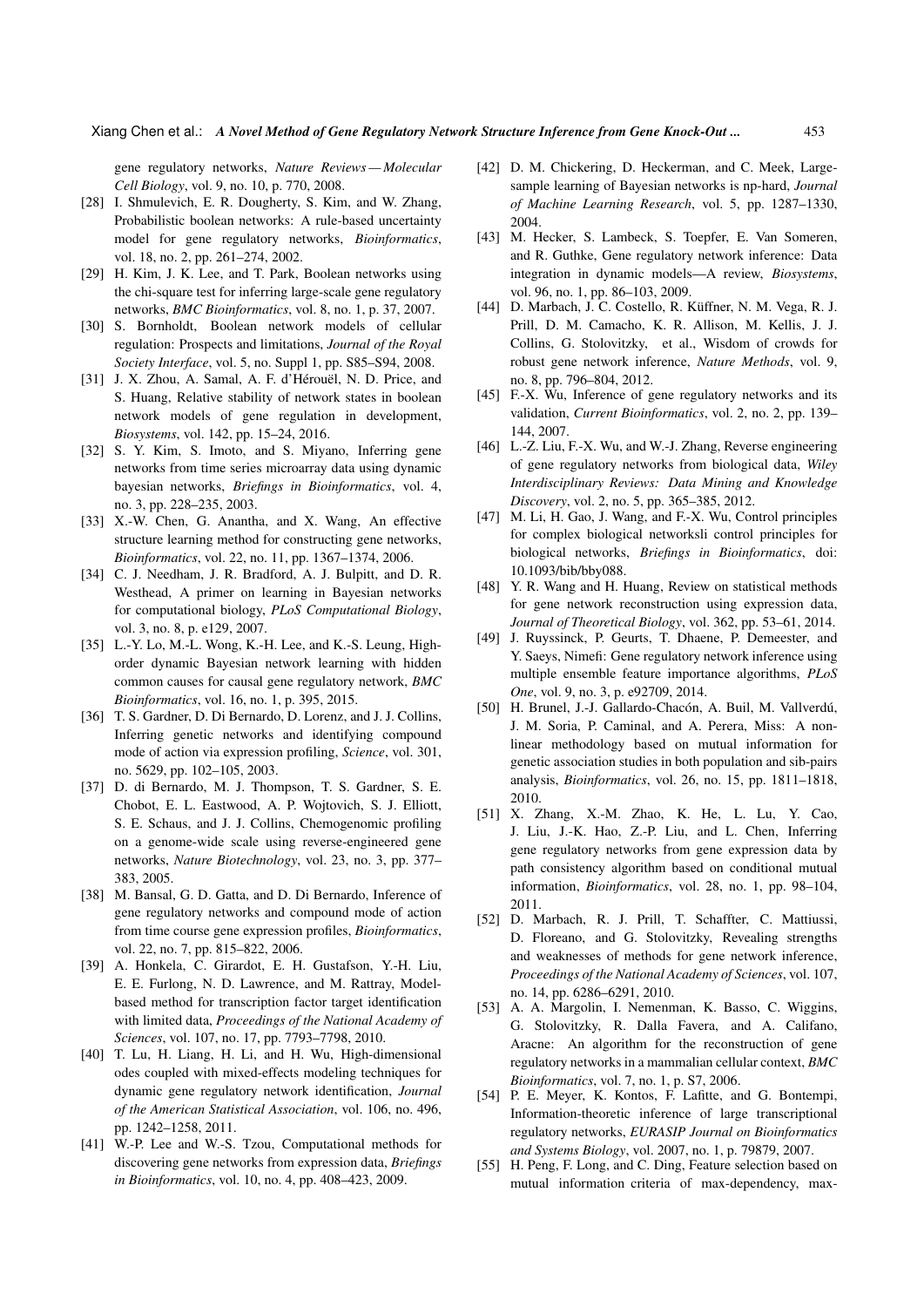# 454 *Tsinghua Science and Technology, August* 2019, 24(4): 446–455

relevance, and min-redundancy, *IEEE Transactions on Pattern Analysis and Machine Intelligence*, vol. 27, no. 8, pp. 1226–1238, 2005.

- [56] J. Zhao, Y. Zhou, X. Zhang, and L. Chen, Part mutual information for quantifying direct associations in networks, *Proceedings of the National Academy of Sciences*, vol. 113, no. 18, pp. 5130–5135, 2016.
- [57] H. Jeong, B. Tombor, R. Albert, Z. N. Oltvai, and A.- L. Barabási, The large-scale organization of metabolic networks, *Nature*, vol. 407, no. 6804, pp. 651–654, 2000.
- [58] P. Spirtes, C. N. Glymour, and R. Scheines, *Causation, Prediction, and Search*. MIT Press, 2000.
- [59] T. Schaffter, D. Marbach, and D. Floreano, GeneNetWeaver: In silico benchmark generation and performance profiling of network inference methods, *Bioinformatics*, vol. 27, no. 16, pp. 2263–2270, 2011.
- [60] T. Saito and M. Rehmsmeier, The precision-recall plot is more informative than the roc plot when evaluating binary classifiers on imbalanced datasets, *PloS One*, vol. 10, no. 3, p. e0118432, 2015.



Xiang Chen received the BS degree from Central South University, China, in 2010 and the MS degree in computer science from Harbin Institute of Technology, China, in 2012. He is currently a PhD candidate in bioinformatics at Central South University. His research interest is machine learning and its application in

bioinformatics.



Min Li received the PhD degree in computer science from Central South University, China, in 2008. She is currently the vice dean and a professor at the School of Computer Science and Engineering, Central South University, Changsha, China. Her research interests include computational biology, systems biology,

and bioinformatics. She has published more than 80 technical papers in refereed journals such as *Bioinformatics*, *IEEE/ACM Transactions on Computational Biology and Bioinformatics*, *Proteomics*, and conference proceedings such as *BIBM*, *GIW*, and *ISBRA*.



Ruiqing Zheng received the BS degree from Central South University, China, in 2013, MS degree in 2016. He is currently a PhD candidate in bioinformatics at Central South University. His research interest is gene regulation and analysis of single-cell RNA-seq data.

- [61] P. E. Meyer, F. Lafitte, and G. Bontempi, minet: A R/Bioconductor package for inferring large transcriptional networks using mutual information, *BMC Bioinformatics*, vol. 9, no. 1, p. 461, 2008.
- [62] C. Olsen, P. E. Meyer, and G. Bontempi, On the impact of entropy estimation on transcriptional regulatory network inference based on mutual information, *EURASIP Journal on Bioinformatics and Systems Biology*, vol. 2009, no. 1, p. 308959, 2008.
- [63] P. Meyer, D. Marbach, S. Roy, and M. Kellis, Informationtheoretic inference of gene networks using backward elimination, in *BioComp*, 2010, pp. 700–705.
- [64] M. Li, X. Meng, R. Zheng, F.-X. Wu, Y. Li, Y. Pan, and J. Wang, Identification of protein complexes by using a spatial and temporal active protein interaction network, *IEEE/ACM Transactions on Computational Biology and Bioinformatics*, doi: 10.1109/TCBB.2017.2749571.
- [65] M. Li, J. Yang, F.-X. Wu, Y. Pan, and J. Wang, Dynetviewer: A cytoscape app for dynamic network construction, analysis and visualization, *Bioinformatics*, vol. 34, no. 9, pp. 1597–1599, 2017.



Yaohang Li received the BS degree from South China University of Technology in 1997, and the MS and PhD degrees in computer science from Florida State University, Tallahassee, FL, USA, in 2000 and 2003, respectively. He is an associate professor in computer science at Old Dominion University, Norfolk, VA,

USA. His research interests are in protein structure modeling, computational biology, bioinformatics, Monte Carlo methods, big data algorithms, and parallel and distributive computing. After graduation, he worked at Oak Ridge National Laboratory as a Postdoctoral Researcher for a short period in 2003. He was a Summer Research Fellow at National Center of Supercomputing Applications (NCSA) in 2007 and a Summer Faculty Research Participation member at Oak Ridge National Laboratory in 2006 and 2008. Dr. Li is the author of over 70 papers in international journals and refereed conference proceedings. He is the program committee co-chair of 2015 International Symposium on Bioinformatics Research and Applications (ISBRA2015). He also serves on the editorial boards of *International Journal of Computational Mathematics* and *Computational Biology Journal*. Dr. Li received the best poster awards at ISBRA2015 and the best paper awards at Modeling, Simulation, and Visualization Capstone Conferences in 2014 and 2015. He is the recipient of the Ralph E. Powe Award in 2005 and an NSF CAREER Award in 2009.